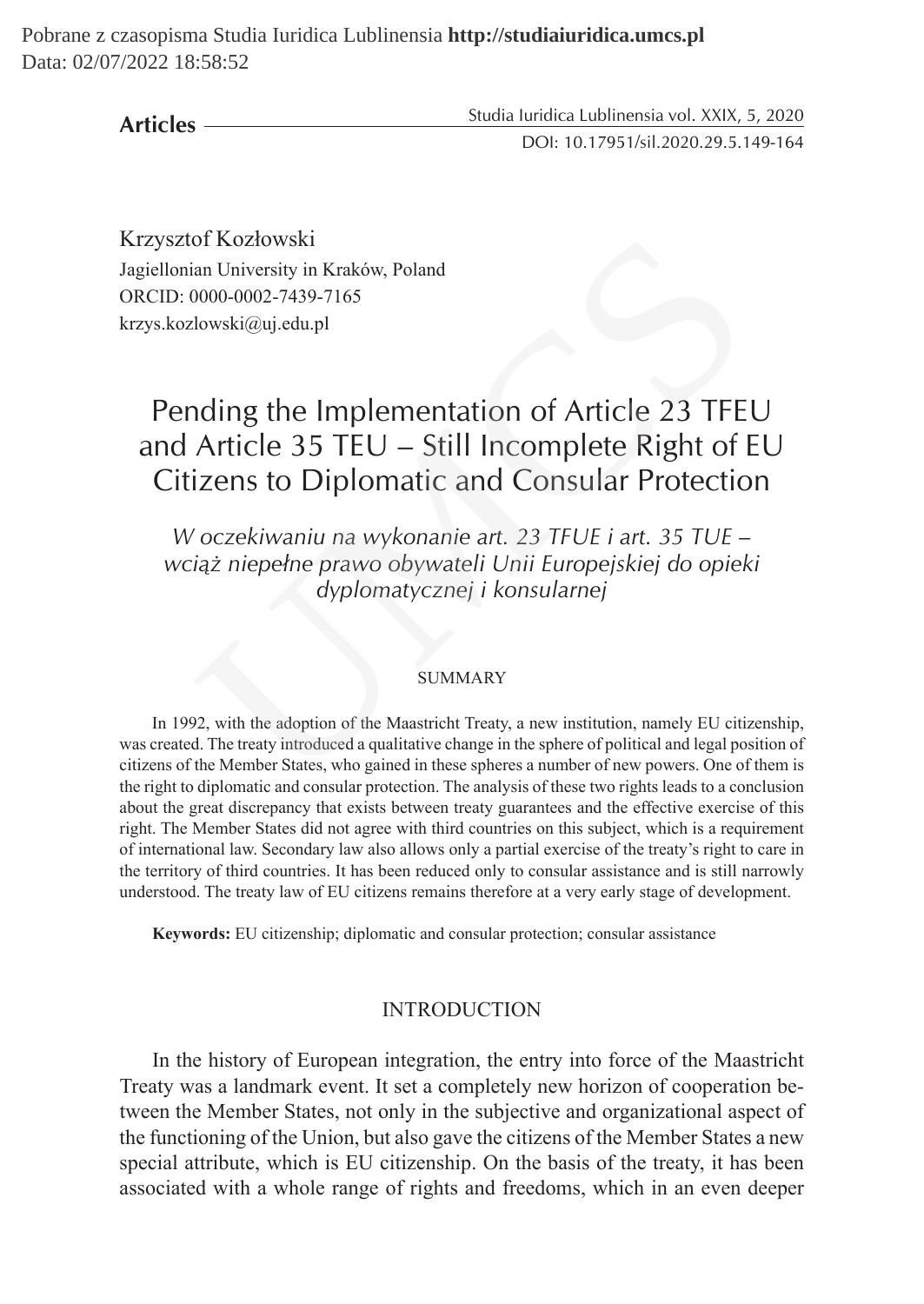dimension empower individuals under EU law. A new measurement of their legal functioning has been created, which is based on guaranteeing them a number of rights. This, however, is based on what was previously reserved for them under national constitutional systems. Among them was the right to diplomatic and consular protection. An important novelty of this institution was an attempt to challenge a permanent rule of international law. According to this principle, the right of representation of a person in the territory of a third country can only be exercised by the country with which he or she was connected by citizenship. The treaty has transferred this principle to the EU level. This was, however, accompanied by incomplete consideration of the realities of international law. The attitude of Member States, usually reluctant to share some attributes of their sovereignty with the EU, was also important. The constitutional – and probably political – problem then had to be focused in the course of legislative action. They were related to the exercise of the right to diplomatic and consular protection on the territory of a third country. To this day, due to established regulations of international law, as well as – which is also important – political conditions, this institution is at a quite early stage of development. It also seems that its evolution will not be progressing fast enough. constitutional systems. Among them was the right to diplomatic and<br>ction. An important novelty of this institution was an attempt to cha<br>ent rule of international law. According to this principle, the ri<br>attion of a person

Dogmatic analysis of the regulations and observation of the practice of applying the treaties seems to lead to the conclusion that the provisions of EU law are not fully implemented. As a consequence, the right to diplomatic and consular protection is still binding in half – this is also the hypothesis of this study. The analysis includes relevant EU primary and secondary legislation. It was made from the perspective of individual entities obliged to provide protection in a third country and the category of obligations assigned to them. They set out the potential limits of the scope of protection that an EU citizen can expect outside its territory. The final considerations include conclusions and provide an assessment of the prospects for the further development of one of the most important aspects of EU citizenship, which is the right to care outside EU borders.

# BASIC REGULATIONS OF PRIMARY EU LAW AND THE RIGHT OF EU CITIZENS TO DIPLOMATIC AND CONSULAR PROTECTION

The right to diplomatic and consular protection for EU citizens is very closely linked to the structure of EU citizenship itself<sup>1</sup>. What is more, although it has the character of a new political system, it is very strongly modeled (and established)

<sup>1</sup> K. Lechowicz, *Opieka dyplomatyczna i konsularna jako europejskie prawo obywatelskie*, "Zeszyty Naukowe Uniwersytetu Rzeszowskiego. Seria Prawnicza" 2013, no. 13, pp. 210–211.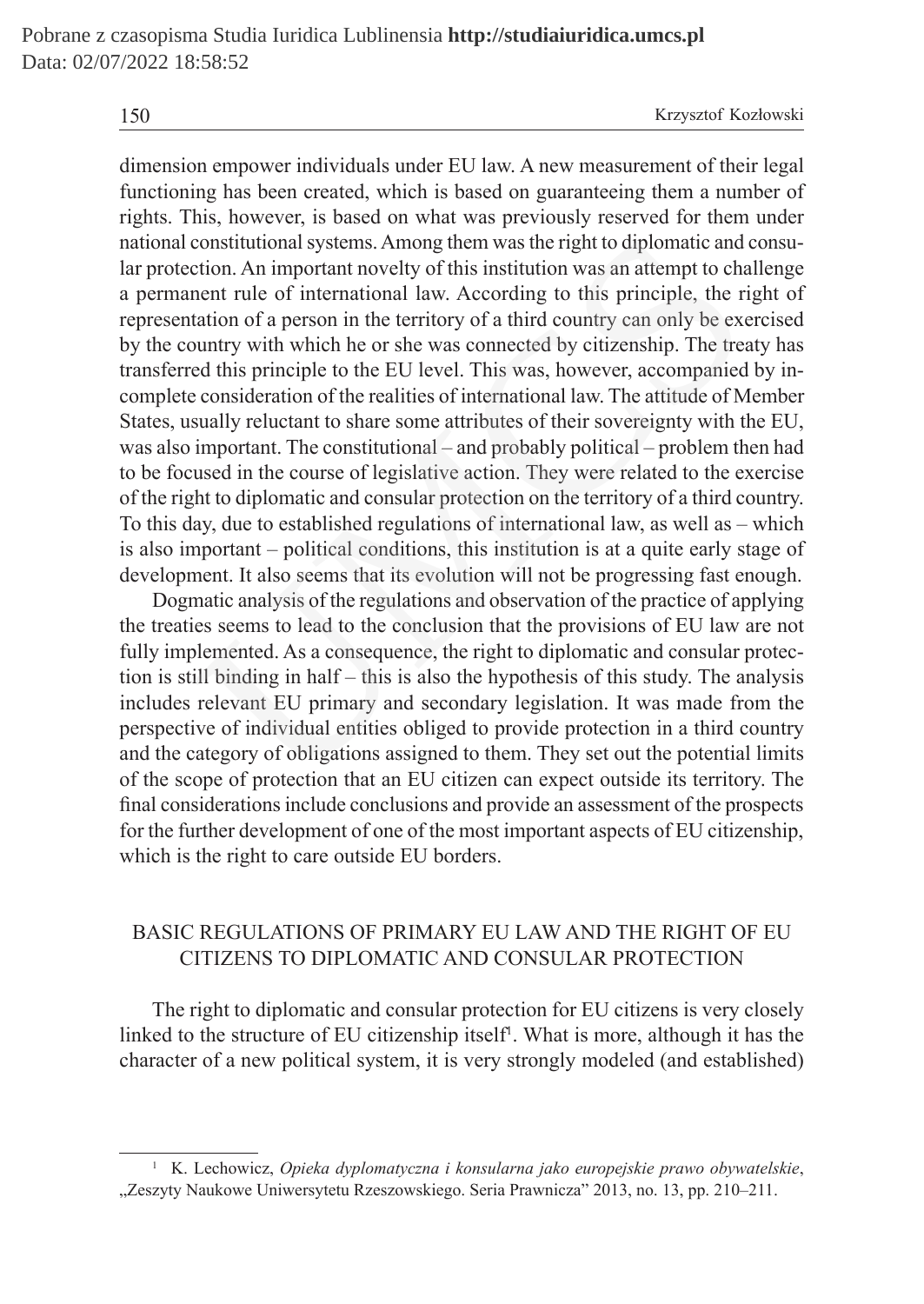on the traditional bond that exists between the country of origin and its citizen<sup>2</sup>, and even constitutes its substitution<sup>3</sup>. In this context, it makes the individual independent not only under EU law, but also in relation to the national legal order<sup>4</sup>. The exercise of the right to diplomatic and consular protection, guaranteed under the Treaty, is not an institution that stands alone, but is directly linked to the fact that an individual has EU citizenship<sup>5</sup>. In this way, it was, for the first time, regulated in the 1992 Maastricht Treaty<sup>6</sup>. The motives of this international agreement state that it was concluded, *inter alia*, to "establish citizenship common to the citizens of their countries". However, this was not just about declaring the existence of a "hollow" and only declarative institution of citizenship, but about giving it specific and legally explicit attribution. They allowed the entity to provide its own autonomous subjectivity under EU law and enabled the exercise of the rights that were granted to it within the framework of the subjectivity obtained in this way<sup>7</sup>. By definition, this should be done independently of national law, which also applies to entitlement to care abroad<sup>8</sup>. Thereby, the institutional and legal level of the traditionally functioning national citizenship has been transferred to the EU level. As a consequence, it created a new category of public law, affecting on the principles of *sui generis*, which has become EU citizenship as it is understood today. The category in question is multidimensional and EU citizenship itself can be considered in its individual, horizontal and vertical aspects<sup>9</sup>. In implementing the idea and construction of EU citizenship, Article 8c was added to the Treaty regulations in force at the time, which stated that "every citizen of the Union benefits in the territory of a third country, where the Member State of which he is a citizen does not have his of the right to diplomatic and consular protection, guaranteed une<br>s not an institution that stands alone, but is directly linked to the fa<br>dual has EU citizenship<sup>5</sup>. In this way, it was, for the first time, reg<br>92 Maast

<sup>2</sup> More about this feature, see D. Harasimiuk, *Obywatelstwo UE – element tożsamości narodowej, europejskiej, czy jedynie dodatkowy status obywateli państw członkowskich*, "Ius Novum" 2017, no. 3, pp. 123–127.

<sup>3</sup> D. Bach-Golecka, *Civis europeus sum: uwagi na temat europejskiej opieki konsularnej*, [in:] *Wybrane zagadnienia współczesnego prawa konsularnego (z perspektywy prawa i praktyki międzynarodowej oraz polskiej)*, eds. P. Czubik, W. Burek, Kraków 2014, pp. 224–225.

<sup>4</sup> K. Kozłowski, *European citizenship. Does it grant a new quality in the European Union law system? Background, functions and thoughts*, [in:] *International Scientific Conference on Law and Law Studies – Pravni Rozpravy Law Changeovers 2013 Reviewed Proceedings, Magnanimitas under auspicious Ministry of Justice of the Czech Republic*, Hradec Karlove 2013, pp. 43–51.

<sup>5</sup> P. Czubik, *Granice opieki konsularnej w prawie wspólnotowym (wybrane problemy dotyczące interpretacji i możliwości zastosowania decyzji 95/553)*, "Kwartalnik Prawa Publicznego" 2003, no. 3–4, p. 95.

<sup>6</sup> Maastricht Treaty on European Union, original version (OJ EU C 191, 29.07.1992, pp. 1–112), hereinafter: MT.

<sup>7</sup> K. Kozłowski, *Gwarancja prawa do opieki dyplomatycznej i konsularnej jako element instytucji obywatelstwa Unii Europejskiej*, [in:] *Dookoła Wojtek… Księga pamiątkowa poświęcona Doktorowi Arturowi Preisnerowi*, eds. R. Balicki, M. Jabłoński, Wrocław 2018, pp. 269–270.

<sup>8</sup> P. Czubik, *Granice opieki konsularnej…*, p. 98.

<sup>9</sup> D. Bach-Golecka, *op. cit.*, p. 218.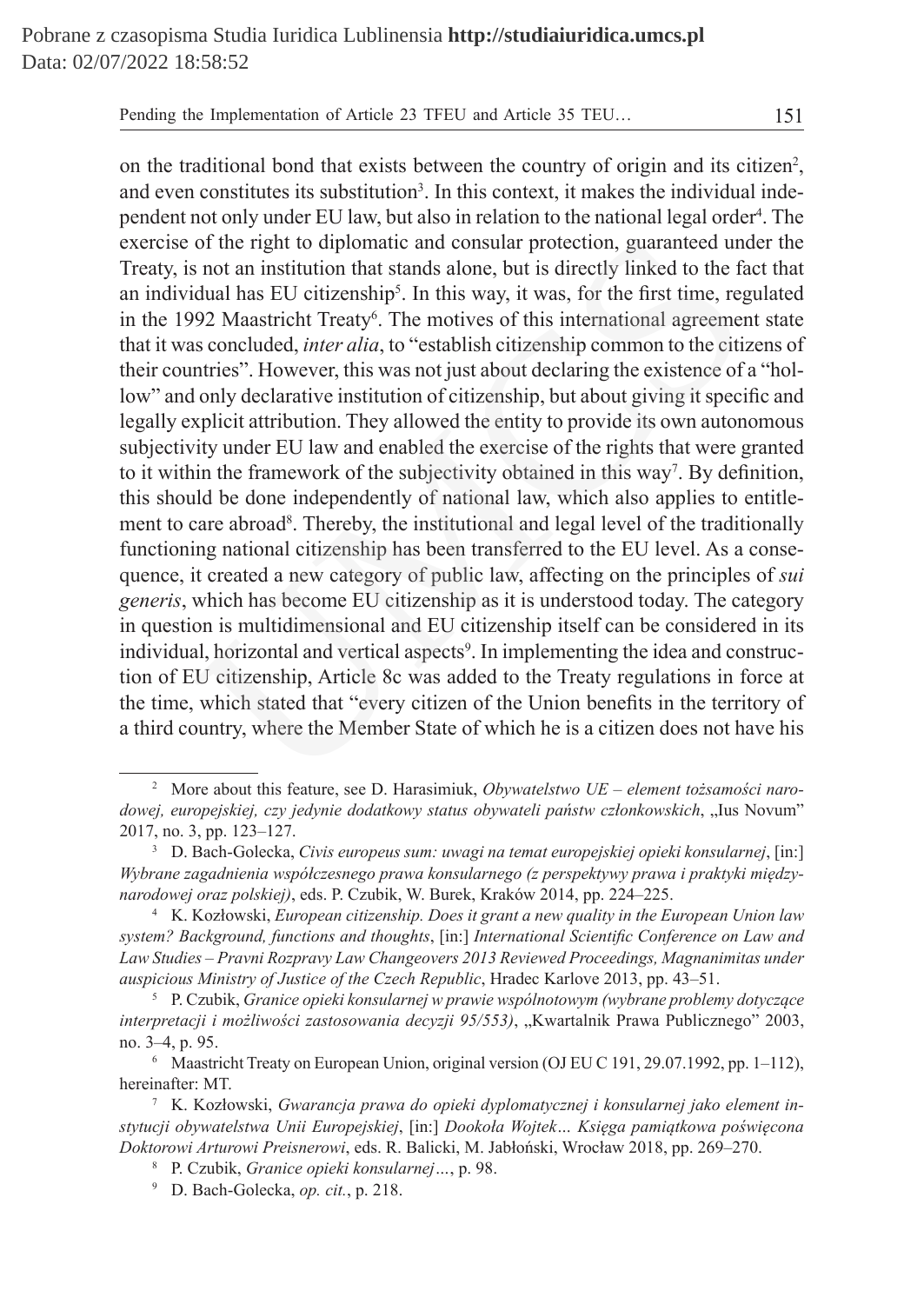representation, of each diplomatic and consular protection other Member States under the same conditions as nationals of that State" (Article 8c sentence 1 MT). Furthermore, Member States agreed that before 31 December 1993, "they would establish the necessary rules among themselves and undertake the international negotiations required to secure this protection" (Article 8c sentence 2 MT). However, the latter provision was not implemented within this period, which is the result of serious difficulties, primarily of a political nature, which were encountered in the process of implementing the institutions of EU citizenship, both at the level of the Member States and in relations with third countries<sup>10</sup>. This sphere, "to a large extent, touches upon political issues and may have negative consequences in inter-state relations"<sup>11</sup>. Nevertheless, the core of the regulation, as provided for by MT, has been preserved, and with the exception of the reference to the time-limit, in the same form is reflected in the current wording of the Treaty on the Functioning of the European Union<sup>12</sup>. As a result, the applicable regulation, in the first sentence, provides that "every citizen of the Union shall enjoy in the territory of a third country where the Member State of which he or she is a citizen has no representation, from the diplomatic and consular protection of each of the other Member States under the same conditions like the citizens of this country. Member States shall adopt the necessary provisions and enter into the international negotiations required to secure this protection" (Article 23 sentence 1 TFEU). the necessary rules among themselves and undertake the internatio<br>
is required to secure this protection" (Article 8c sentence 2 MT). Ho<br>
provision was not implemented within this period, which is the re<br>
difficulties, pr

An important step in the sphere of regulation of the right to diplomatic and consular protection at the EU level was the adoption of the Treaty of Lisbon. It introduced a significant substantive change in the provisions of the Treaty on European Union<sup>13</sup>. This modification confirmed the obligation to care for EU citizens in third countries by the diplomatic and consular missions of the Member States, but also imposed an obligation on the EU delegations established in third countries (Article 35 sentence 1 TEU). As a result, any EU citizen who resides outside the EU can exercise the right to represent his interests on the territory of a third country, provided not only by his home diplomatic service, but also in its absence, by the diplomatic and consular authorities of one of the other EU Member States and also – which represents the strong empowerment of the EU itself on the international stage – by its diplomatic missions.

<sup>10</sup> With an indication of "political reasons". See I. Skomerska-Muchowska, A. Wyrozumska, *Obywatel Unii*, Warszawa 2010, pp. 146–147, 149, 152–154.

<sup>11</sup> M. de Bazelaire de Ruppierre, K. Frączak, *Ochrona konsularna niereprezentowanych obywateli Unii Europejskiej w państwach trzecich (art. 23 TFUE)*, "Przegląd Legislacyjny" 2016, no. 2, p. 31.

<sup>&</sup>lt;sup>12</sup> Treaty on the Functioning of the European Union, consolidated version (OJ EU C 326, 26.10.2012), hereinafter: TFEU.

<sup>&</sup>lt;sup>13</sup> Treaty on European Union, consolidated version (OJ EU C 326, 26.10.2012), hereinafter: TEU.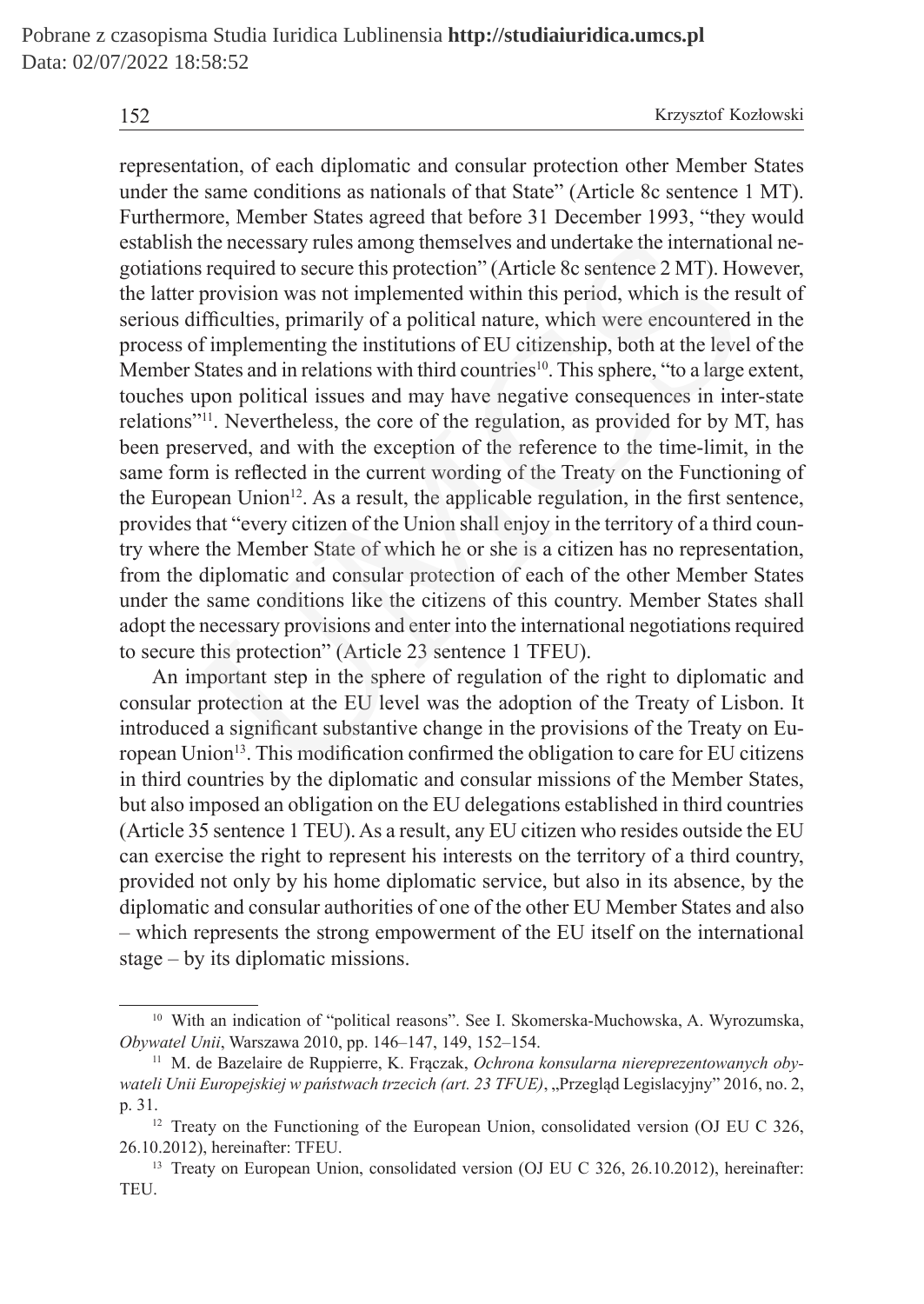Treaties are not the only level of regulation of the analyzed issue under primary law. The need to provide diplomatic and consular protection has been specified in Article 46 EU Charter of Fundamental Rights<sup>14</sup>. It places them in Chapter V, which is devoted to civil rights, and the editors of this provision repeat the treaty provisions. It is important that we are dealing with a right assigned to the institution of citizenship, as well as similar with other mechanisms of a political nature, e.g. the right to stand for election to the EP (Article 39 ChFR) or the right of petition (Article 44 ChFR). This accent also resounds in the sphere of non-discriminatory exercise of this right. Although the level of protection abroad will vary from one Member State to another, they are obliged to treat other EU citizens on an equal footing with their own nationals when exercising them<sup>15</sup>. The possibility of requesting care in a third country has become, on the basis of EU law, a subjective right, that is "the right of the individual", instead of the current model arising from international law, where it was only "the right of the state"<sup>16</sup>. All this signals a broad interpretative context situating the relevant law in the public sphere, including on the level of political rights, i.e. those that have so far resulted from the institutions of national citizenship, and now – due to deepening integration processes – are gaining their autonomous field regulations at the level of EU law. devoted to civil rights, and the editors of this provision repeat the<br>so. It is important that we are dealing with a right assigned to the inst<br>ship, as well as similar with other mechanisms of a political natu<br>to to stan

## PROBLEMS OF INCOMPLETE IMPLEMENTATION OF ARTICLE 23 TFEU AND ARTICLE 35 TEU

Reading the full range of EU citizens' right to consular and diplomatic protection is a complex task. The first difficulty appears already on the basis of indicating the category of entities obliged to implement it. The reconstruction of the addressees of the obligation requires referring to the provisions contained in both treaties, i.e. in Article 23 TFEU and Article 35 TEU. They contain, in principle, identical content, but Article 35 TEU requires that the exercise of this subjective right should also be assisted in third countries by EU diplomatic missions. Therefore, it goes beyond the previously accepted jurisdiction of EU countries. This was based on the action of the home state for a person in need of assistance, or – in a subsidiary dimension – of another EU Member State.

There is a broader issue related to the treaty addressees of the obligation. It concerns the extent of this care that an EU citizen who is outside the EU can expect. Such differentiation applies to the categories of authorities that are obliged under

<sup>&</sup>lt;sup>14</sup> Charter of Fundamental Rights of the European Union, original version (OJ EU C 191, 29.07.1992), hereinafter: ChFR.

<sup>15</sup> P. Czubik, *Granice opieki konsularnej…*, p. 103.

<sup>16</sup> D. Bach-Golecka, *op. cit.*, p. 225.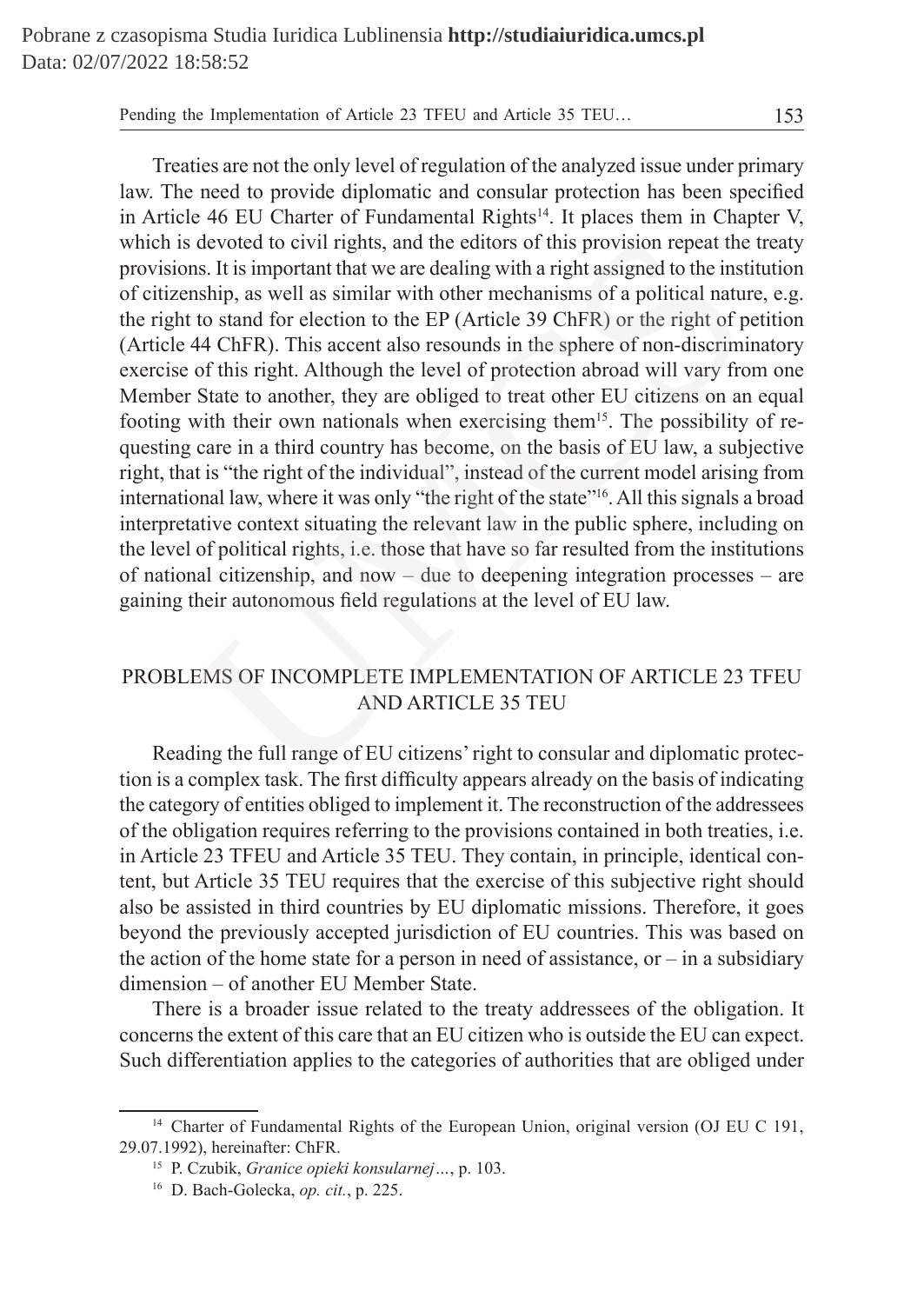national and EU law to guarantee diplomatic protection, as well as – which is an additional difficulty – is determined by the incomplete implementation, so far, of both delegations contained in Article 23 TFEU. In the interests of clarity of these considerations, it is therefore necessary to examine the content of the treaty right to diplomatic and consular protection in this area. According to the treaties, it should be performed successively by the EU citizen's country of origin, another Member State and permanent representation of the Union abroad.

## **1. Right to diplomatic and consular protection by the citizen's country of origin**

The right to diplomatic and consular protection abroad is most closely related to the institution of national citizenship. Individual countries, on the basis of recognized rules of international law, have the right to represent the interests of their citizens towards third countries<sup>17</sup>. This directly results from the institution of citizenship, which includes the entitlement for the country of origin to care for its citizen. Such a possibility results from this special public relation of assigning a person to a given state (citizenship as an exclusive state-citizen relationship)<sup>18</sup>. It should not be surprising, therefore, that the law in question, which belongs to an EU citizen, has been specified in the Treaties as a mechanism that works only in a subsidiary way<sup>19</sup> and not as an autonomous civil law in relation to the national legal order<sup>20</sup>. In the first place, therefore, an EU citizen will benefit from the care guaranteed by the home diplomatic or consular mission. It is also within the sphere of national law, limited by the regulations of international law, that will determine the scope and form of implementation of the discussed law<sup>21</sup>. In this respect, the legal position of individual EU citizens in third countries will probably never be universalized and will depend on what is guaranteed to them under the national legal order and which at the same time results from international  $law<sup>22</sup>$ . It is also important in this sphere that the right to diplomatic and consular protection provided by the EU regulations was designed as an institution that acts in a subsidiary way in relation to the basic duty that concerns the citizen's country of origin. Also for this reason, the provisions of the Treaty, reading in their literal wording, cannot be understood ations, it is therefore necessary to examine the content of the treaty rivic and consular protection in this area. According to the treaties, it rmed successively by the EU citizen's country of origin, another M permanent

<sup>17</sup> P. Czubik, *Propozycja zmian w zakresie europejskiej opieki konsularnej*, "Europejski Przegląd Sądowy" 2008, no. 1, pp. 55–56.

<sup>18</sup> M. de Bazelaire de Ruppierre, K. Frączak, *op. cit.*, pp. 29–30.

<sup>19</sup> P. Czubik, *Granice opieki konsularnej…*, p. 95.

<sup>20</sup> M. de Bazelaire de Ruppierre, K. Frączak, *op. cit.*, pp. 35-37.

<sup>21</sup> In a broader perspective: K. Kozłowski, *Prawo do opieki dyplomatycznej i konsularnej – przyczynek do rozważań w świetle standardu międzynarodowego*, "Polski Rocznik Praw Człowieka i Prawa Humanitarnego" 2018, vol. 9, DOI: https://doi.org/10.31648/prpc.3763, p. 153.

<sup>22</sup> I. Skomerska-Muchowska, A. Wyrozumska, *op. cit.*, pp. 147–148.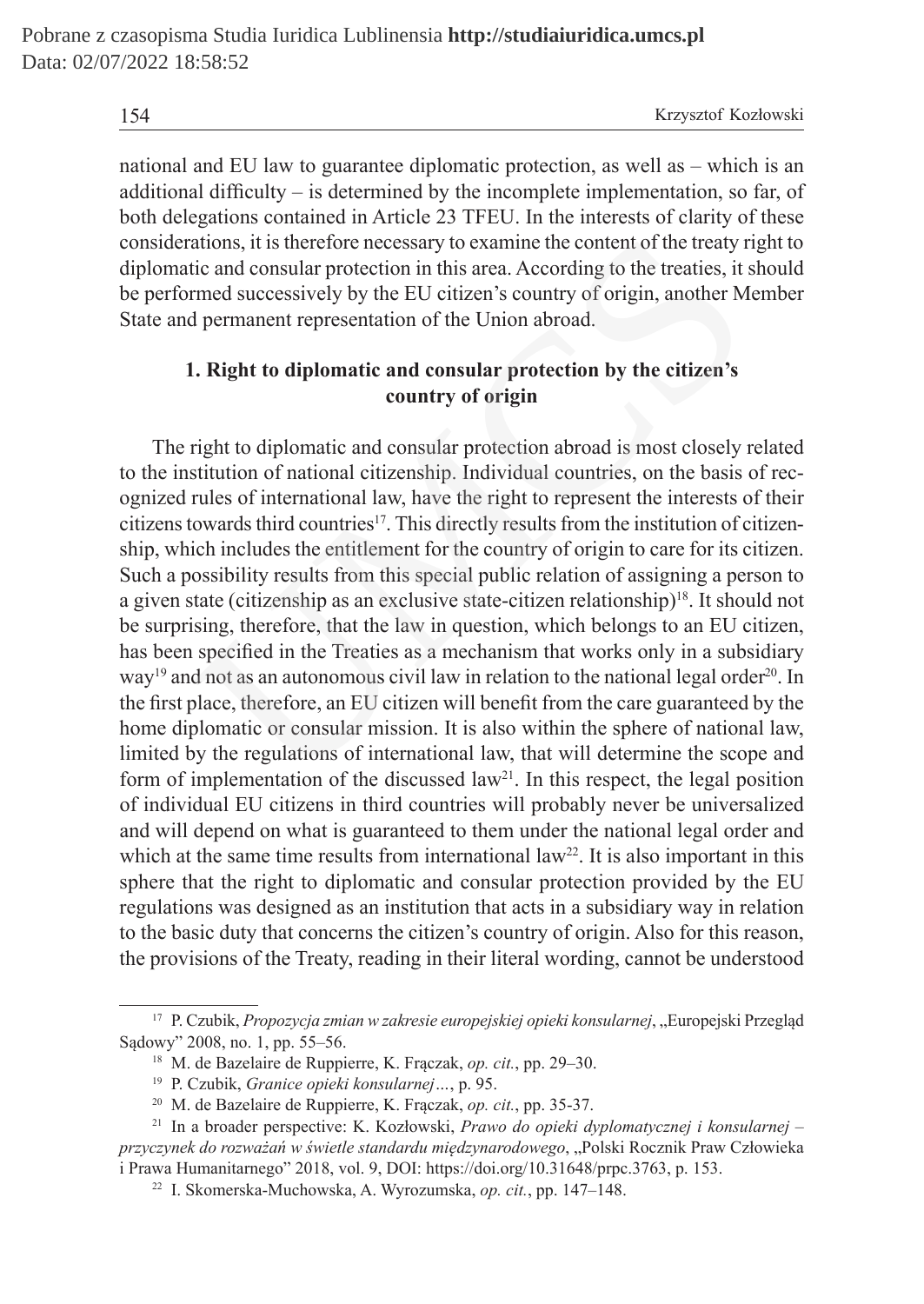as introducing a uniform standard of protection in the territory of a third country when, in accordance with national and international law, the entity is protected by foreign authorities of the country of its origin<sup>23</sup>. The strictly linguistic approach to the interpretation of the content of the Treaties does not require the harmonization of the protection standard to be guaranteed by the permanent representations of EU Member States to their citizens, but only provides for the possibility of using the representation of another EU country in a subsidiary way if the country of origin does not have its foreign service in a third country<sup>24</sup>. Therefore, the jurisdiction of the diplomatic body of another EU country or EU representative office will only be updated if the EU citizen's country of origin does not have its duly authorized representative in that country.

At this opportunity, attention should be paid to the possibility of a dynamic method of interpretation of the treaty provisions. The right to diplomatic and consular protection is a special category, most often associated with ensuring protection of the most sensitive subjective rights. The necessity of intervention on the part of foreign services most often refers to the situation of deprivation of liberty, including compliance with the prohibition of inhuman or degrading treatment or punishment. It may also relate to broadly understood private (personal) matters, for example, abduction or the issue of parenthood. Diplomatic and consular assistance should therefore be given "in an emergency of an extraordinary and special nature (*denial of justice*)<sup>"25</sup>. The issue of sensitivity and, at the same time, the necessity to protect these most basic rights, while recognizing the universalization of the human rights protection system, requires that they should be protected in an effective manner. From the point of view of Article 2 TEU, it should therefore be assumed that the subsidiarity of the mechanism provided for in Article 23 TFEU is limited by the criterion of effectiveness of protection of fundamental rights. As is also indicated in the literature, "as part of diplomatic protection, the state protects its citizens, and in the case of human rights, all ties between the state and the individual have been abandoned"<sup>26</sup>. Therefore, it seems that in a situation where the country of origin of an EU citizen physically has a permanent representation on the territory of a third country, but for some reason cannot exercise effective care over its citizen, then in such circumstances the jurisdiction of the diplomatic or consular services of another EU country should be activated. This can happen even contrary to the literal wording of the Treaty. To describe such circumstances, literature uses the category of "unavailability" of the permanent foreign representation of a citizen's pretation of the content of the Treaties does not require the harmon<br>otection standard to be guaranteed by the permanent representations<br>States to their citizens, but only provides for the possibility of usi<br>tation of ano

<sup>23</sup> P. Czubik, *Granice opieki konsularnej…*, pp. 104–105.

<sup>24</sup> K. Kozłowski, *Gwarancja prawa do opieki dyplomatycznej…*, p. 274.

<sup>25</sup> Idem, *Prawo do opieki dyplomatycznej i konsularnej…*, p. 154.

<sup>26</sup> M. Muszyński, *Opieka dyplomatyczna i konsularna w prawie wspólnotowym*, "Kwartalnik Prawa Publicznego" 2002, no. 2–3, p. 147.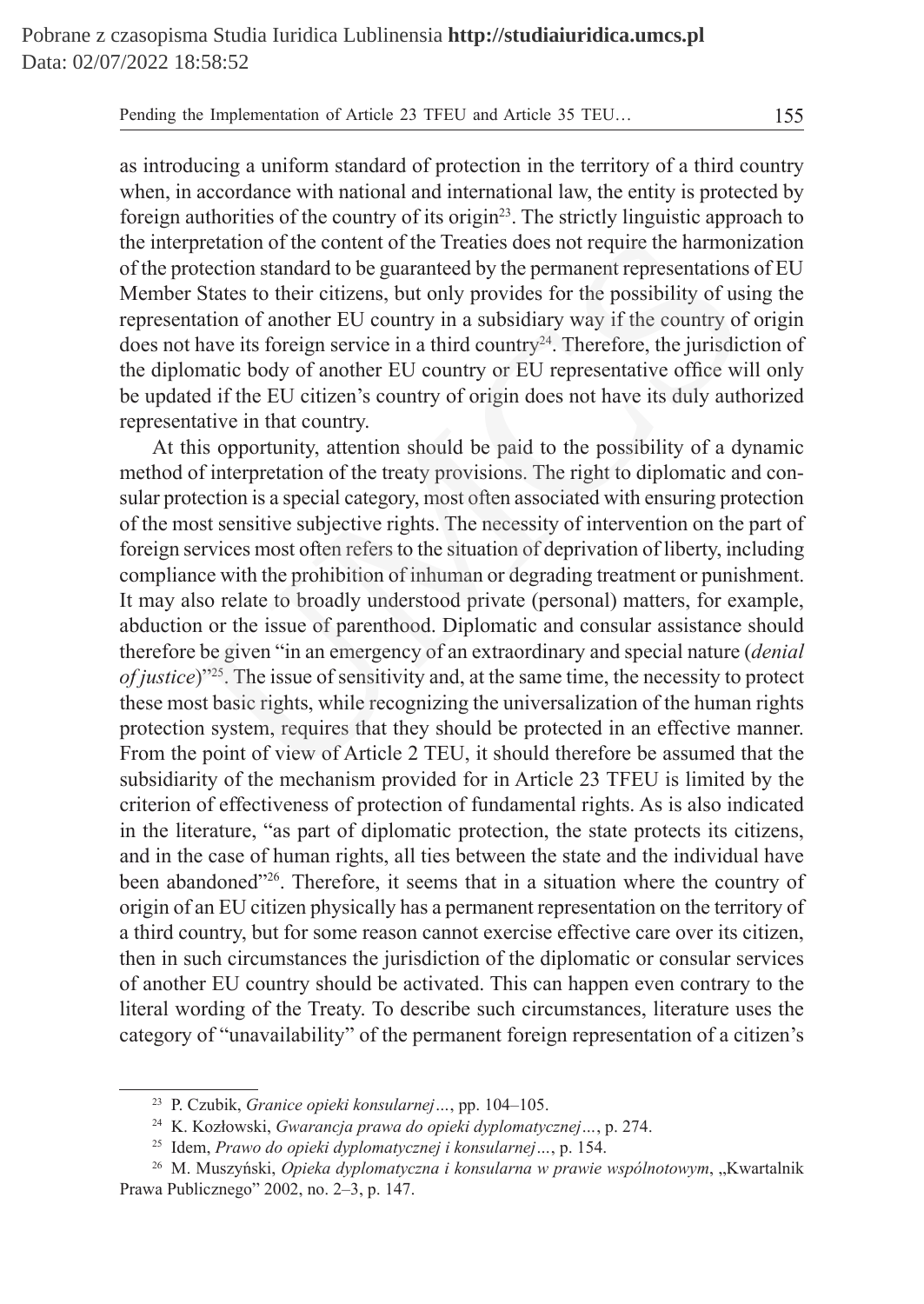156 Krzysztof Kozłowski

country of origin in a third country, without further analyzing this problem or its scope<sup>27</sup>. In turn, when discussing the draft directive implementing the Treaty norm, the concept of "real protection" was used, without indicating what kind of situations this category covers $28$ .

Leaving aside the related terminological problems, it would be difficult to accept the circumstances in which an EU citizen would be deprived with the protection of fundamental rights, guaranteed him or her by the Treaties (Article 2 TEU), only because its country of origin has its own authorized representative in a third country and for some reasons – regardless of their nature – cannot offer its citizen an adequate level of compliance. In such cases, on the margins of considerations, the relationship between the exercise of diplomatic or consular protection by the state and the preservation of the doctrine of the so-called clean hands<sup>29</sup>. Absolutely, however, a citizen should not be put on the "grace" of its country of origin<sup>30</sup>. This issue can, of course, be extremely sensitive from the point of view of intra-EU relations, as it raises a *de facto* dispute over the actual scope of jurisdiction of each Member State over its citizens. On the other hand, however, formal controversy regarding the manner of exercising the right of representation should not, also on the basis of Article 2 TEU, lower the protection standards enjoyed by EU citizens in the narrow scope related to guaranteeing fundamental rights and freedoms. It seems that this difficult interpretation problem, negating the literal wording of the Treaties, should be *de lege ferenda* taken into account during their subsequent revision, while being aware of the highly conflicting, and thus politically controversial, nature of the issue. gory covers<sup>28</sup>.<br>
ing aside the related terminological problems, it would be difficult to<br>
mustances in which an EU citizen would be deprived with the pro-<br>
mustances in which an EU citizen would be deprived with the pro-

## **2. Right to diplomatic and consular protection from another EU Member State**

An analysis of the application of Article 23 TFEU and Article 35 TEU cannot disregard the legal nature of the Treaties. From the point of view of international law, including the Vienna Convention on the Law of Treaties<sup>31</sup>, they are ordinary international agreements. Their rights and obligations may be addressed only to individual Member States and participants of legal transactions located on their territory. Third countries, which are not parties to the Treaties, are not – obvious-

<sup>27</sup> K. Lechowicz, *op. cit.*, p. 211.

<sup>28</sup> D. Bach-Golecka, *op. cit.*, p. 220.

<sup>29</sup> I. Gawłowicz, *Międzynarodowe prawo dyplomatyczne – wybrane zagadnienia*, Warszawa 2011, pp. 218–225.

<sup>30</sup> P. Czubik, *Granice opieki konsularnej…*, pp. 104–105.

<sup>&</sup>lt;sup>31</sup> Vienna Convention on the Law of Treaties, drawn up in Vienna on May 23, 1969 (Journal of Laws 1990, no. 74, item 439), hereinafter: VCLT.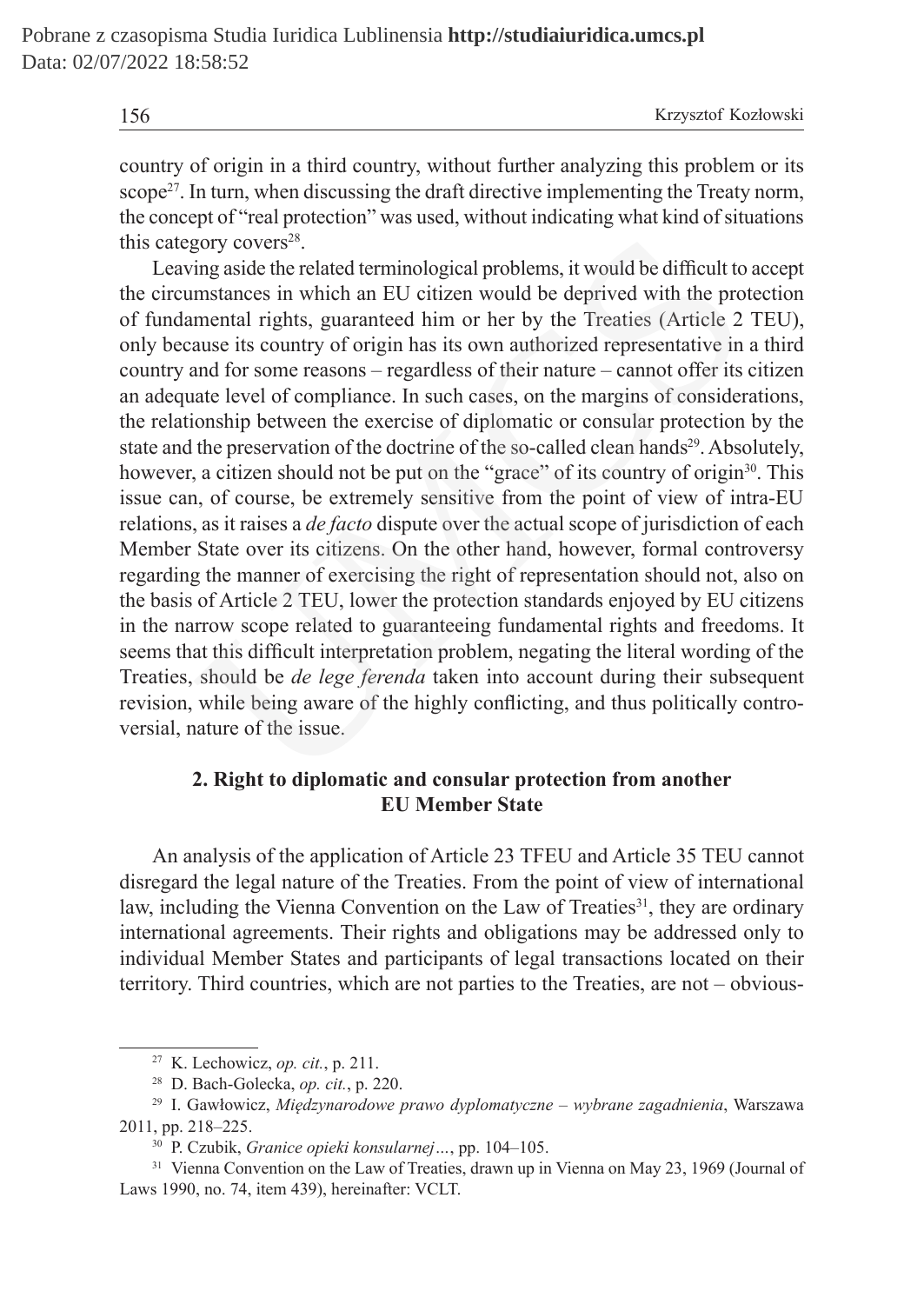$\gamma$  – bound by their provisions (Article 34 VCLT)<sup>32</sup>. As a consequence, the fact that the Treaties reserve for EU citizens a subsidiary right to representation on the territory of third countries may be a source of claim, also for damages. However, it is implemented within the EU itself and in relation to one of the EU countries<sup>33</sup>. However, it no longer has external effect, i.e. located outside the EU, where no claim for failure to fulfill the treaty obligation can be effectively pursued $34$ . Member States have the competence (*ius contrahendi*) to establish (substitute) forms of diplomatic service. Such an agreement, primarily under international law, does not have the effect that a third country will be obliged to recognize such (subsidiary) representation formula<sup>35</sup>. The achievements of both Vienna Conventions<sup>36</sup> in this sphere are unambiguous and grant the right to implement diplomatic and consular protection only to the state of "effective exercise of citizenship"<sup>37</sup>. In a third country, diplomatic protection therefore will be provided by the country of origin only on the basis of that original jurisdiction that arises from citizenship. The latter is a sufficient basis for granting international protection<sup>38</sup>. A separate issue is when another Member State should take care of an EU citizen who is not his national citizen. The question arises whether the state will be interested in it, as well as whether for certain political and social reasons, it will not only mark the aid<sup>39</sup>. Also, the scope of possible diplomatic and consular activities depends not only on the regulation of national law, which in itself raises significant disparities in determining the scope of protection of individual EU citizens<sup>40</sup>, but will be more widely determined by international law and – last but not least – the will to cooperate with host country parties<sup>41</sup>. lemented within the EU itself and in relation to one of the EU count, it no longer has external effect, i.e. located outside the EU, wh failure to fulfill the treaty obligation can be effectively pursued<sup>34</sup>. She have the

Ensuring the admissibility of EU citizen representation by a Member State of which he is not a (national) citizen depends, under international law, on the conclusion of a relevant international agreement or individually conferred competence, which usually takes place *ad casum*. There must therefore be explicit legal recognition by a third country of the legitimacy of another EU Member State to represent

<sup>32</sup> K. Kozłowski, *Prawo do opieki dyplomatycznej i konsularnej…*, pp. 157–158.

<sup>33</sup> K. Lechowicz, *op. cit.*, p. 212; M. Muszyński, *op. cit.*, pp. 156–158.

<sup>34</sup> I. Skomerska-Muchowska, A. Wyrozumska, *op. cit.*, p. 149.

<sup>35</sup> P. Czubik, *Propozycja zmian…*, p. 55.

<sup>&</sup>lt;sup>36</sup> In addition to the VCLT, we are also talking about the Vienna Convention on consular relations done in Vienna on April 24, 1963 (Journal of Laws 1982, no. 13, item 98).

<sup>37</sup> I. Gawłowicz, *op. cit.*, pp. 226–231.

<sup>38</sup> K. Lechowicz, *op. cit.*, p. 210.

<sup>39</sup> K. Kozłowski, *Gwarancja prawa do opieki dyplomatycznej…*, p. 273.

<sup>40</sup> P. Czubik, *Propozycja zmian…*, p. 57.

<sup>41</sup> A. Wyrozumska, *Jednostka w Unii Europejskiej*, [in:] *Prawo Unii Europejskiej*, ed. J. Barcz, Warszawa 2002, p. 384.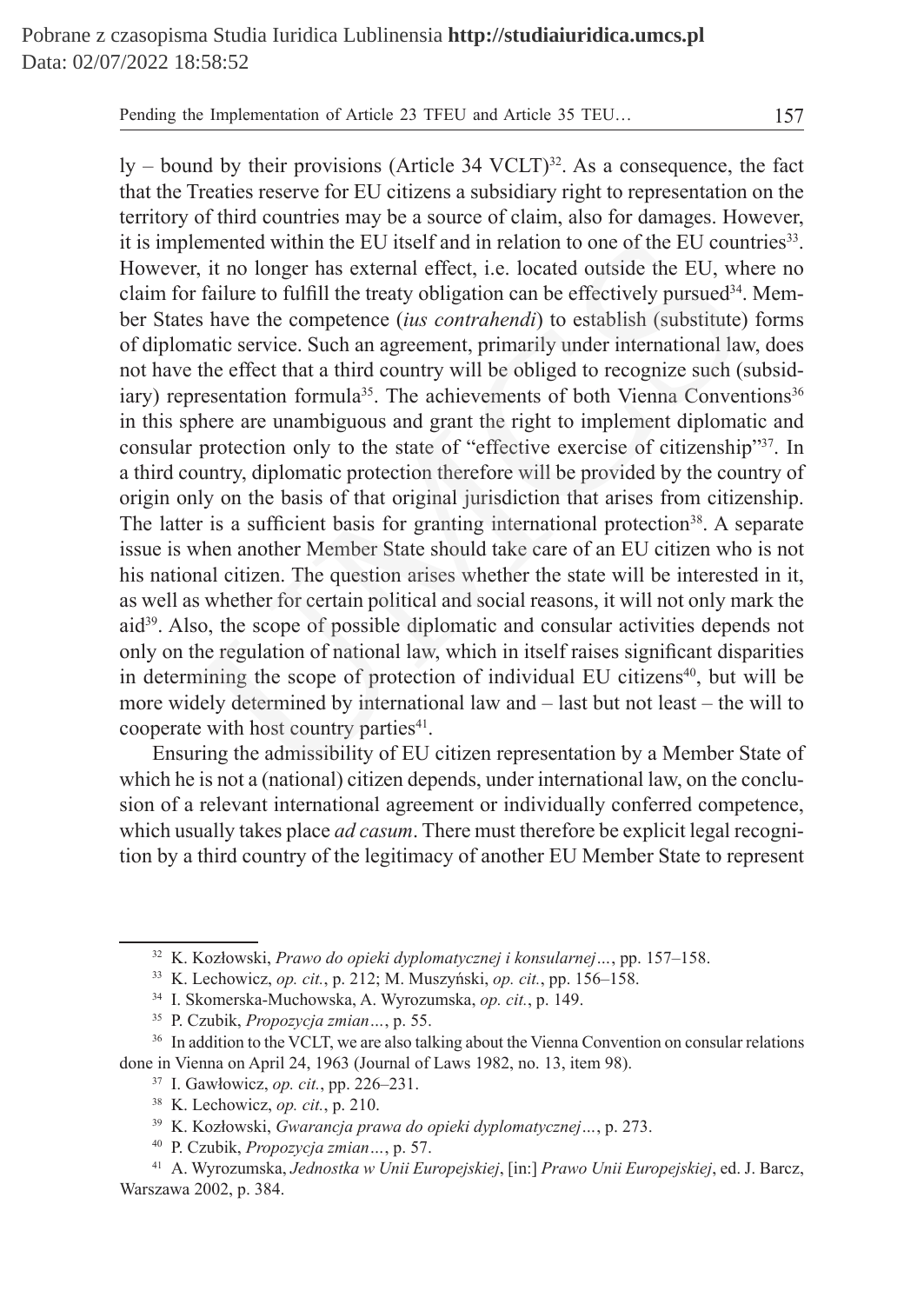158 Krzysztof Kozłowski

a foreign citizen, and thus to complete the representation of non-nationals<sup>42</sup>. The EU legislator, when constructing the provisions of the Treaties, was aware of the conditions cited and imposed in this sphere, on all Member States, the obligation to take two categories of action, namely: the conclusion of relevant international agreements with third countries, as well as – through the EU bodies – the adoption of the relevant directive coordination. A certain treaty ambition was, however, combined with conditions – above all – of a political and social nature<sup>43</sup>. The right to represent their citizens by the country of origin is very strongly conditioned by issues of sovereignty and state identity, as well as is associated with the ongoing implementation of international policy by individual countries. These circumstances seem to have meant that the rights of EU citizens as set out in Article 23 TFEU and Article 35 TEU are still *in statu nascendi*. In legal terms, this is dictated only by partial implementation, both by individual Member States and EU bodies themselves, of the obligations imposed in the Treaties on both categories of entities.

First of all, the Treaties impose a specific scope of responsibility on individual Member States. Pursuant to Article 23 sentence 2 of the TFEU, they were required to "adopt the necessary provisions and enter into the international negotiations required to ensure this protection". The aforementioned provision requires EU countries to conduct appropriate negotiations with third countries. The goal of these negotiations should be the conclusion of international agreements that will allow the implementation of the EU right to diplomatic and consular protection<sup>44</sup>. This is of course an extremely ambitious task and due to the fact that it has a multi-faceted character, it will be possible to carry out only in the further time horizon. The EU legislature was aware of this dependence. Therefore, as some substitute tools, two Council Decisions functioned in legal circulation, one concerning the protection of citizens by EU diplomatic missions<sup>45</sup>, and the other related to the temporary travel document<sup>46</sup>. These acts reduced the relevant treaty entitlement only to selected activities in the field of consular jurisdiction, and – only to a limited extent – set out the rules for cooperation between Member States in this field<sup>47</sup>. Their adoption could not replace the negotiation effort on the part of individual EU countries. The wo categories of action, namely: the conclusion of relevant internats with third countries, as well as - through the EU bodies - the adevant directive coordination. A certain treaty ambition was, how all with conditions -

<sup>42</sup> In a consistent manner: P. Czubik, *Propozycja zmian…*, p. 55; idem, *Granice opieki konsularnej…*, p. 107; M. Muszyński, *op. cit.*, p. 150.

<sup>43</sup> P. Czubik, *Propozycja zmian…*, p. 58.

<sup>44</sup> M. de Bazelaire de Ruppierre, K. Frączak, *op. cit.*, p. 41.

<sup>&</sup>lt;sup>45</sup> Now repealed Decision of the representatives of the governments of the Member States meeting within the Council (95/553/EC) of 19 December 1995 on the protection of citizens of the European Union by diplomatic and consular representations.

<sup>46</sup> Still applicable Decision of the representatives of the governments of the Member States gathered within the Council (96/409/CFSP) of 25 June 1996 on the establishment of a temporary travel document.

<sup>47</sup> P. Czubik, *Propozycja zmian…*, p. 53.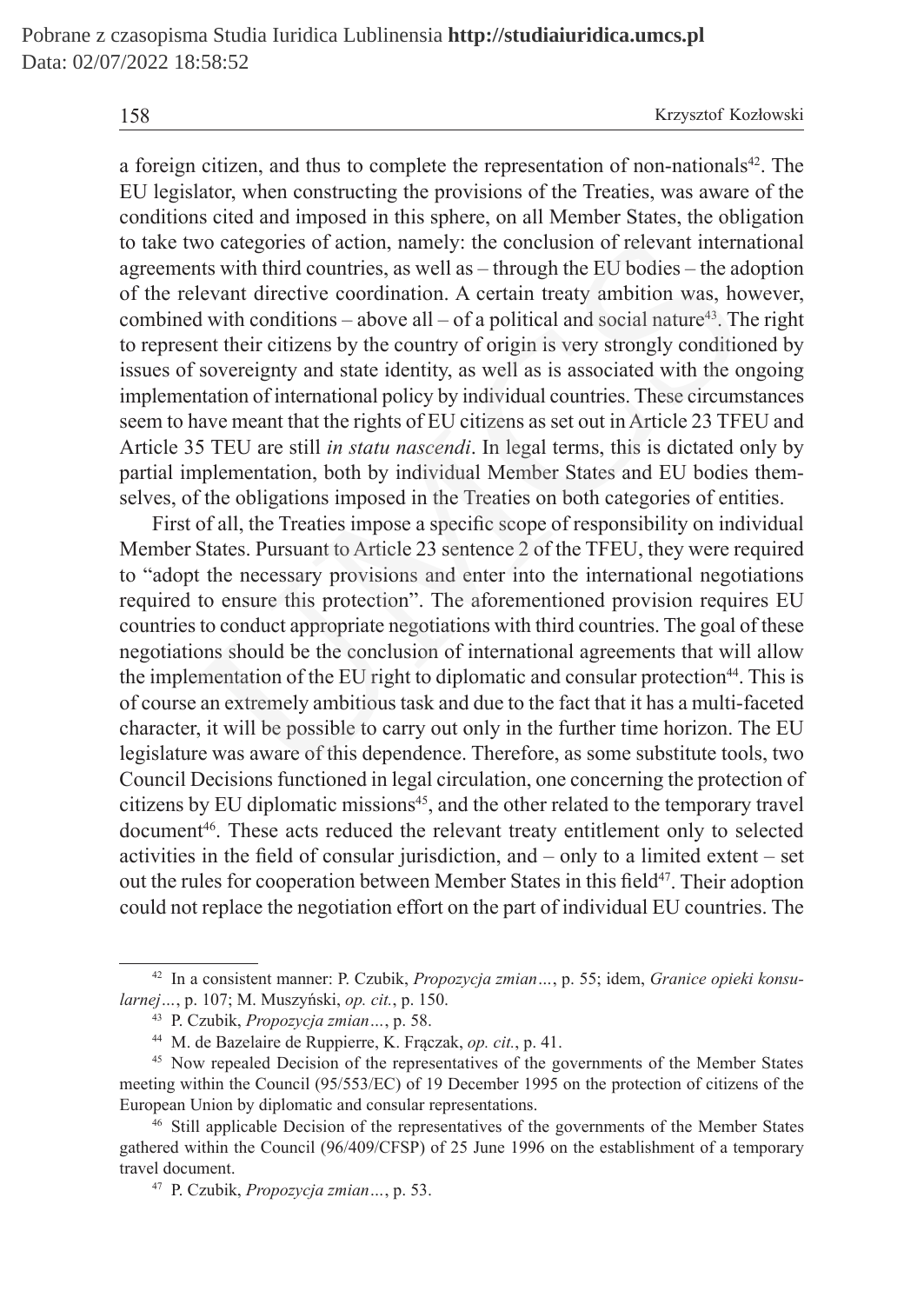effectiveness of the law in question is closely linked to the possibly uniform operation of all Member States, as well as the will of most third countries, the subject of which will be approval for the introduction of a new model of diplomatic and consular representation. Any coordination effort within the EU itself, including the legislative one, will not have the proper effect if Member States fail to fulfill this commitment<sup>48</sup>. International law allows for protection on the territory of a third country by a state other than the country of origin. However, this may be the case provided that the third country does not oppose this form of protection, and thus acting on an *in favorem tertii* basis<sup>49</sup>. The solution to the problem would therefore be to ensure in third countries, by individual Member States, assurance of no opposition to the representation of EU citizens. Apart from the practical difficulties that may arise from third countries operating in such circumstances *pro futuro*, it should be noted that there would still be a situation of significant legal uncertainty. It may refer, in a particular case, to a situation where non-objection may be withdrawn or limited to some extent. An international agreement seems to eliminate or mitigate this risk, at least in legal terms<sup>50</sup>. Ordering activities, as will be discussed in the next paragraph, will have any sense as long as the implementation of Article 23 TFEU and Article 35 TEU, in accordance with the rigors of international law, is sanctioned on the basis of bilateral and legally regulated relations between Member States and third countries. representation. Any coordination effort within the EU itself, includ<br>ve one, will not have the proper effect if Member States fail to full<br>nent<sup>48</sup>. International law allows for protection on the territory of<br>by a state o

The Lisbon Treaty empowered the Council, acting in consultation with the European Parliament, to adopt a "directive establishing the coordination and cooperation measures necessary to facilitate […] protection" (Article 23 sentence 3 TFEU). Aspecialized Council Directive was adopted in the implementation of this instruction<sup>51</sup>. It represents a step forward in enabling EU citizens to exercise their right to diplomatic and consular protection, but these special regulations are not convincing about the full implementation of the treaty order. It is not the point of this study to discuss the Directive itself, but it can be pointed out that its narrow scope is already determined by its title. It refers only to "coordination and cooperation to facilitate consular protection", but not to diplomatic activities, which, due to the structure of the treaty, should be specified in secondary EU law<sup>52</sup>. This causes that matters related to diplomatic protection are excluded from its scope,

<sup>48</sup> K. Kozłowski, *Gwarancja prawa do opieki dyplomatycznej…*, p. 272.

<sup>49</sup> P. Czubik, *Granice opieki konsularnej…*, pp. 108–109; idem, *Propozycja zmian…*, pp. 59–60.

<sup>50</sup> In a consistent manner: idem, *Propozycja zmian…*, pp. 59–60; idem, *Granice opieki konsularnej…*, pp. 108–109; D. Bach-Golecka, *op. cit.*, p. 218.

<sup>51</sup> Council Directive (EU) 2015/637 of 20 April 2015 on coordination and cooperation measures to facilitate consular protection for unrepresented Union citizens in third countries and repealing Decision 95/553/EC (OJ L 106, 24.04.2015), hereinafter: the Directive.

<sup>52</sup> In a consistent manner: D. Bach-Golecka, *op. cit.*, pp. 218–219; I. Skomerska-Muchowska, A. Wyrozumska, *op. cit.*, pp. 149–150.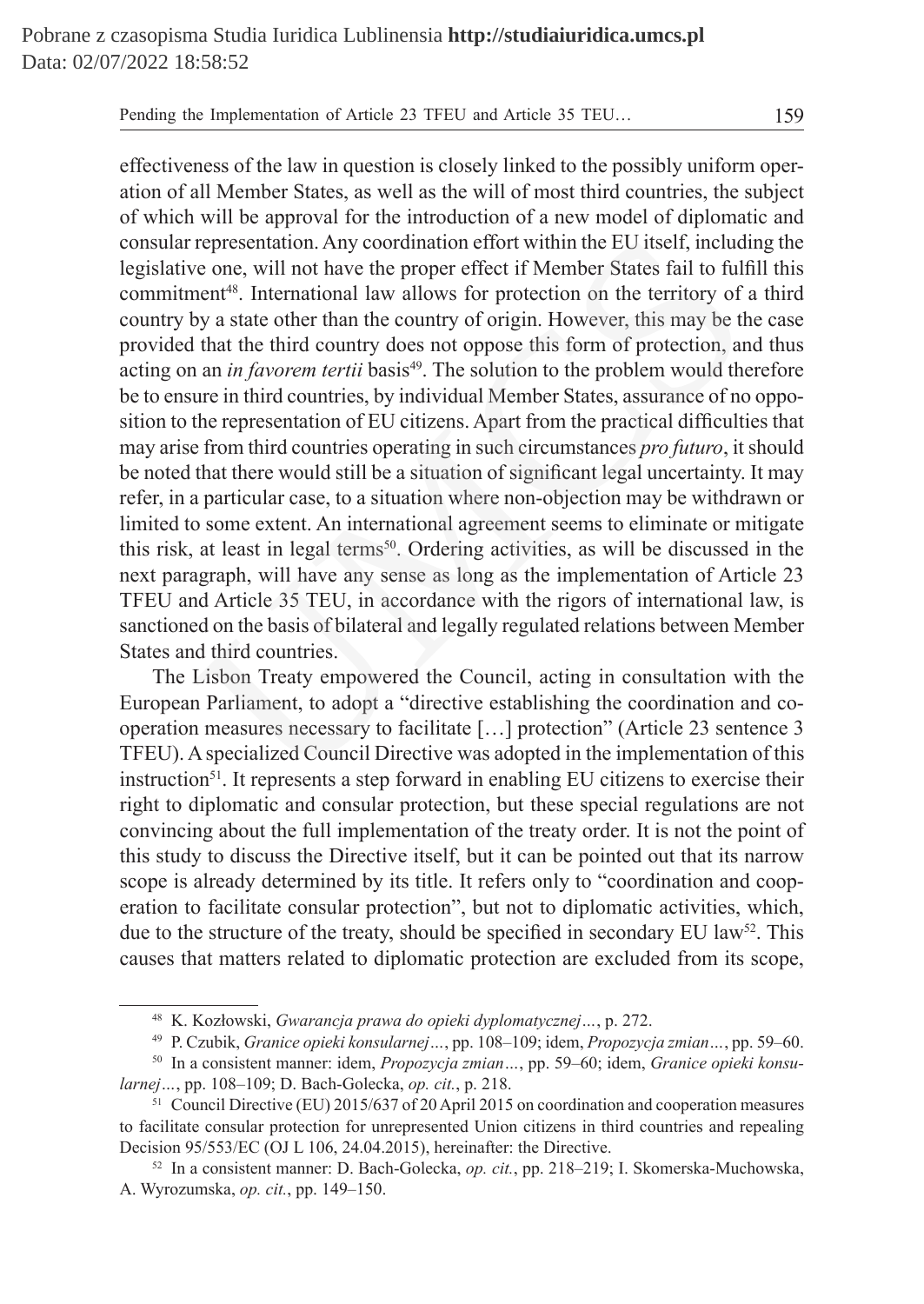which, however, violates the standard of protection arising from the Treaties<sup>53</sup>. The content of the regulation also confirms this observation. The Directive defines the concept of "consular protection on the part of a Member State of citizenship" (Article 3 of the Directive), guarantees "access to consular protection" (Article 7 of the Directive), and lists examples of types of assistance, providing them with an indication that they are "consular protection" (Article 9 of the Directive). The adoption by the Council of this measure of coordination between the Member States deserves approval. Nevertheless, from the point of view of full implementation of Article 23 TFEU, this activity is far from sufficient. First of all, due to the narrow scope of the Directive indicated, which applies only to consular protection. This, however, does not yet exhaust the treaty disposition, which also recalls the issues of diplomatic protection<sup>54</sup>. It is also important that the intra-EU and coordinating nature of the Directive itself does not replace the fulfillment by Member States of the obligation imposed by Article 23 sentence 2 TFEU. The possibility of implementing EU civil law, as provided for by this provision, still depends on the solidarity of all nation-states in this duty, and in a wide range of possible (Recital 6 and Article 1 para. 2 of the Directive)<sup>55</sup>. 3 of the Directive), guarantees "access to consular protection" (Ariective), and lists examples of types of assistance, providing the<br>tion that they are "consular protection" (Article 9 of the Directive<br>by the Council of

## **3. Right to diplomatic and consular protection from EU permanent delegations established in third countries**

The necessity provided for by the Treaties to ensure the protection of the rights of EU citizens in the territory of third countries, after the entry into force of the Treaty of Lisbon, has been further strengthened. Currently, EU foreign delegations are also to "contribute […] to implementing the right of Union citizens to protection on the territory of third countries" (Article 35 TEU). Cooperation and care provided by such agencies were also defined as subsidiary activities to the universal right of representation of the EU citizen's country of origin. Furthermore, the Treaties do not relate to a conflict of laws. It is not known what law to keep when in a given third country there is a diplomatic representation of a given EU country and at the same time an EU diplomatic representation. The question then arises as to which of these diplomatic agencies has the right to represent the citizen. This issue is also not regulated by secondary law. It is also not entirely clear whether the treaty's obligation to "contribute" to protecting EU citizens is equivalent to a commitment to fully protect their interests<sup>56</sup>. It should also be noted that the possibility of undertaking activities related to the exercise of the right of representation by

<sup>53</sup> P. Czubik, *Granice opieki konsularnej…*, pp. 97–98.

<sup>54</sup> K. Lechowicz, *op. cit.*, p. 211.

<sup>55</sup> P. Czubik, *Propozycja zmian…*, pp. 55–56.

<sup>56</sup> M. de Bazelaire de Ruppierre, K. Frączak, *op. cit.*, pp. 33–34.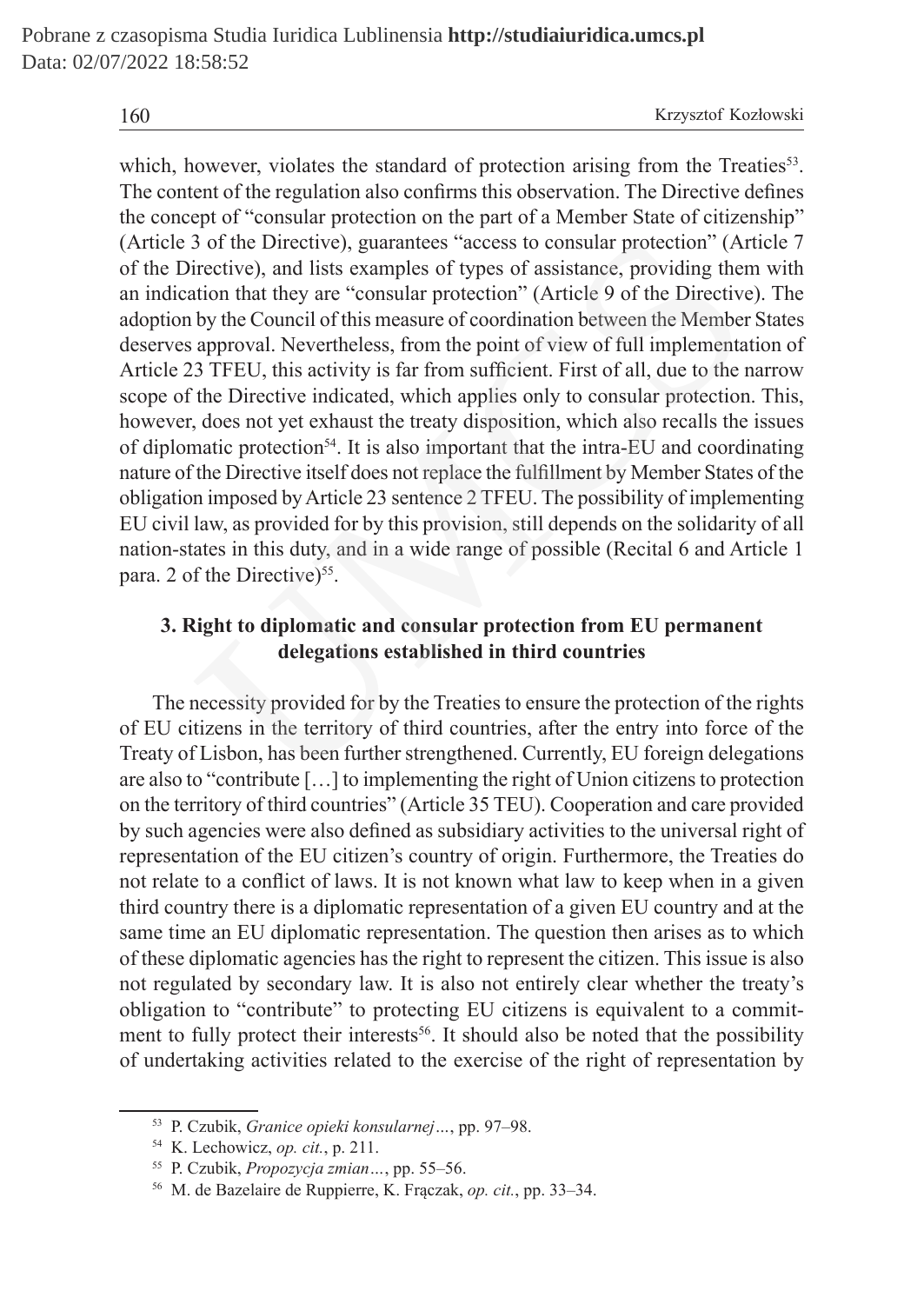EU bodies will depend on the existence of an agreement concluded between the EU and the host third country or the recognition by that country of the guaranteed right *ad casum* or *ad personam*. Also in this case, the general rules of international law apply, which places the burden of seeking legitimacy to exercise the right to diplomatic protection on the EU authorities or Member States<sup>57</sup>. Thus, national citizenship remains an institution conditioning the possibility of providing care outside the country of origin<sup>58</sup>.

The EU diplomatic missions in third countries are, in addition to the central administration, a component of the European External Action Service. The rules of its operation are set out in the relevant Council Decision<sup>59</sup>. This service is an autonomous EU administrative entity, separate from other major EU bodies, capable of performing tasks in the field of "ensuring the coherence of various areas of the Union's external action and the coherence of these fields with other Union policies" (Article 3 para. 1 EEAS). It is worth pointing out that the statutory provisions regarding its functioning, admittedly provide for a specific category of tasks for permanent EU representations, nevertheless they do so in a very narrow dimension. At the same time, they set up these agencies as mere auxiliaries of the diplomatic representations of the Member States. Regulations indicate that actions may be taken by an EU foreign delegation to the territory of a third country at the request of individual Member States. This is done only on the basis of "supporting", but not "replacing" these countries in "their diplomatic relations and fulfilling this task", and such activity cannot "engage any additional resources" on the EU side (Article 5 para. 10 EEAS). This construction is, of course, the result of adapting EU law to the requirements of international law, also in the field of  $-$  so far  $-$  the exclusive right of countries of origin to represent their citizens. Not without reason, therefore, the EEAS decision provides only for auxiliary and coordination functions for EU institutions, in relation to the appropriate actions taken by the permanent representations of the Member States. Such "soft actions" do not in any way determine the powers of EU delegations, which was further specified in the aforementioned Directive. It refers to the category of "cooperation and coordination" and models the jurisdiction of EU delegations to provide "logistical support" and entities facilitating "exchange of information" (Article 11 of the Directive). Only this brief description demonstrates that the right of EU citizens to diplomatic and consular protection provided by EU foreign posts – as defined in Article 35 TEU – is at a fairly early stage of development. y, which places the burden of seeking legitimacy to exercise the r<br>tic protection on the EU authorities or Member States<sup>57</sup>. Thus, n:<br>ip remains an institution conditioning the possibility of providin<br>he country of origi

<sup>57</sup> *Ibidem*, p. 34.

<sup>58</sup> D. Bach-Golecka, *op. cit.*, p. 224.

<sup>59</sup> Council Decision (2010/427/EU) of 26 July 2010 determining the organization and functioning of the European External Action Service (OJ EU L 201, 3.08.2010), hereinafter: EEAS.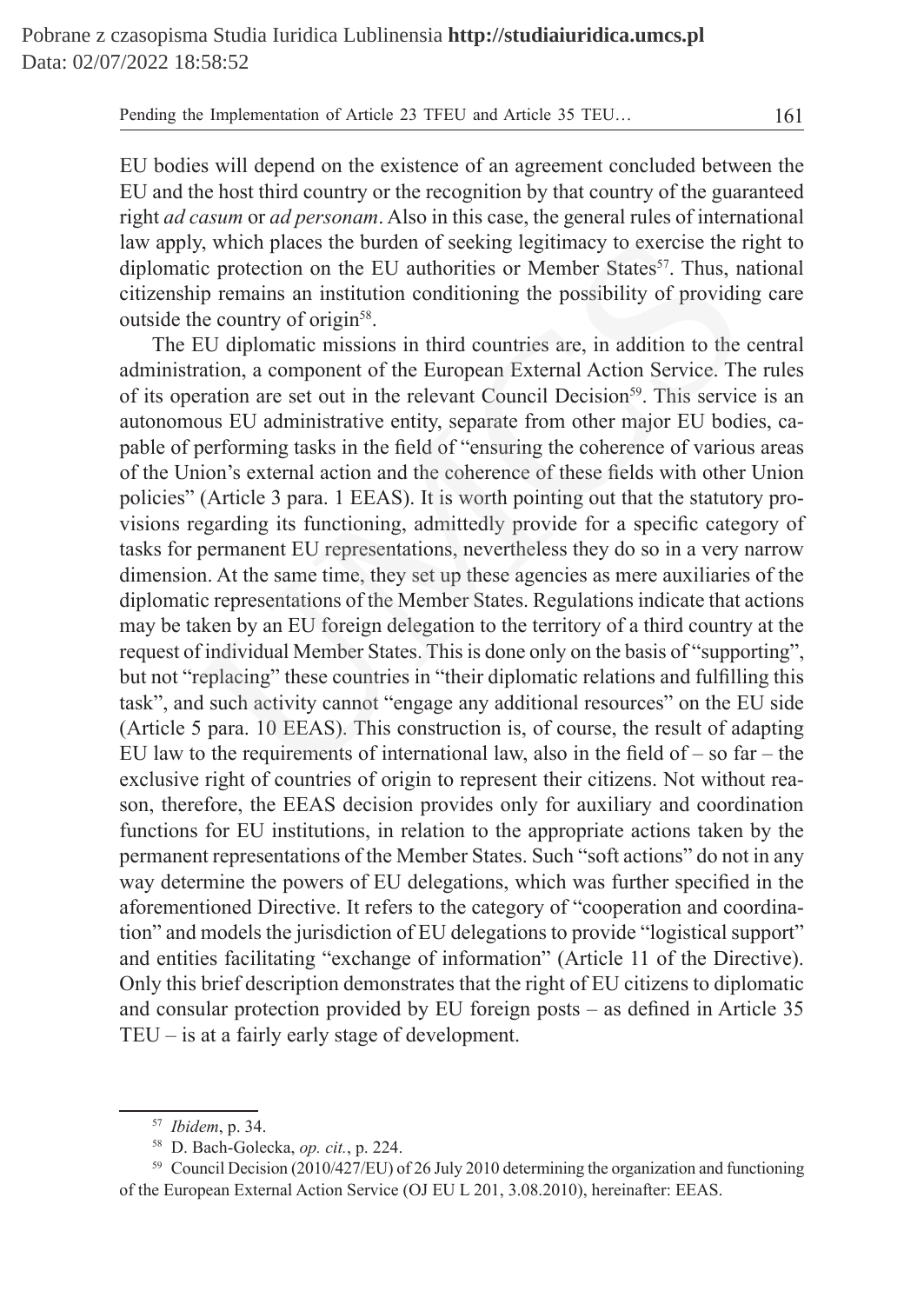#### **CONCLUSION**

The right to diplomatic and consular protection under the Treaties is one of the elements of EU citizenship. It has legal but also political overtones. Until now, the right to represent citizens in a third country has been reserved exclusively to their country of origin. It was also a well-established principle of international law. The Treaties deeply interfered not only with the rule applicable so far between individual states, but also – *de facto* and *de iure* – raised the European Union itself to the level never seen before. They gave it an attribute so far reserved for any sovereign state that could exercise the right of representation for its citizens. This way, an identical competence was formed, but exercised on the basis of the Treaties, and by other Member States or foreign representations of the EU itself. This not only shaped the EU's public entitlement as a supranational organization, but also gave EU citizens new rights.

The right to protection in a third country, in the light of the Treaties, is a subsidiary right. This should not come as a surprise, given the clear rules of international law. The rule is that the country of origin takes care of its citizen, which results from the specificity and, at the same time, the essence of the institution of citizenship. The Treaties could not have penetrated this node so deeply that they could bring *ius representationis* to the EU level in general. It therefore only updates where the citizen's home Member State has no foreign representation. An important issue, however, is whether the Union can represent the interests of an EU citizen, if the country of origin has its establishment in a third country, but for some reasons, it cannot or does not even want to give him or her protection in the most sensitive (basic) rights. From the point of view of the universalization of human rights protection, which is part of the EU acquis, there can be only one answer. However, this will be a response that goes far beyond the literal content of the Treaties. is of EU citizenship. It has legal but also political overtones. Until ne epresent citizens in a third country has been reserved exclusively to foreign. It was also a well-established principle of international la deeply

The discussed law is a good example of a certain incoherence of EU law with international law, largely determined by the sovereign aspirations of nation-states. On the one hand, the Treaties reserve – admittedly – for other Member States the competence to represent EU citizens, and on the other – this legal pursuit – is clashing with well-established rules of international law. Therefore, as long as no relevant international agreements are concluded on this matter, treaty entitlement becomes only a certain declaration. After all, it will not be legally effective to invoke the provisions of EU treaties on the territory of a third country, since that country, pointing to the rules of international law, will not recognize the claim for the possibility of providing care by another EU country. The Treaties require urgent implementation in this respect, which, however, due to political considerations, is not a prospect for the near future.

Finally, the right to "diplomatic" and "consular" declared in the Treaty becomes, under secondary law, only the right to consular protection, which is still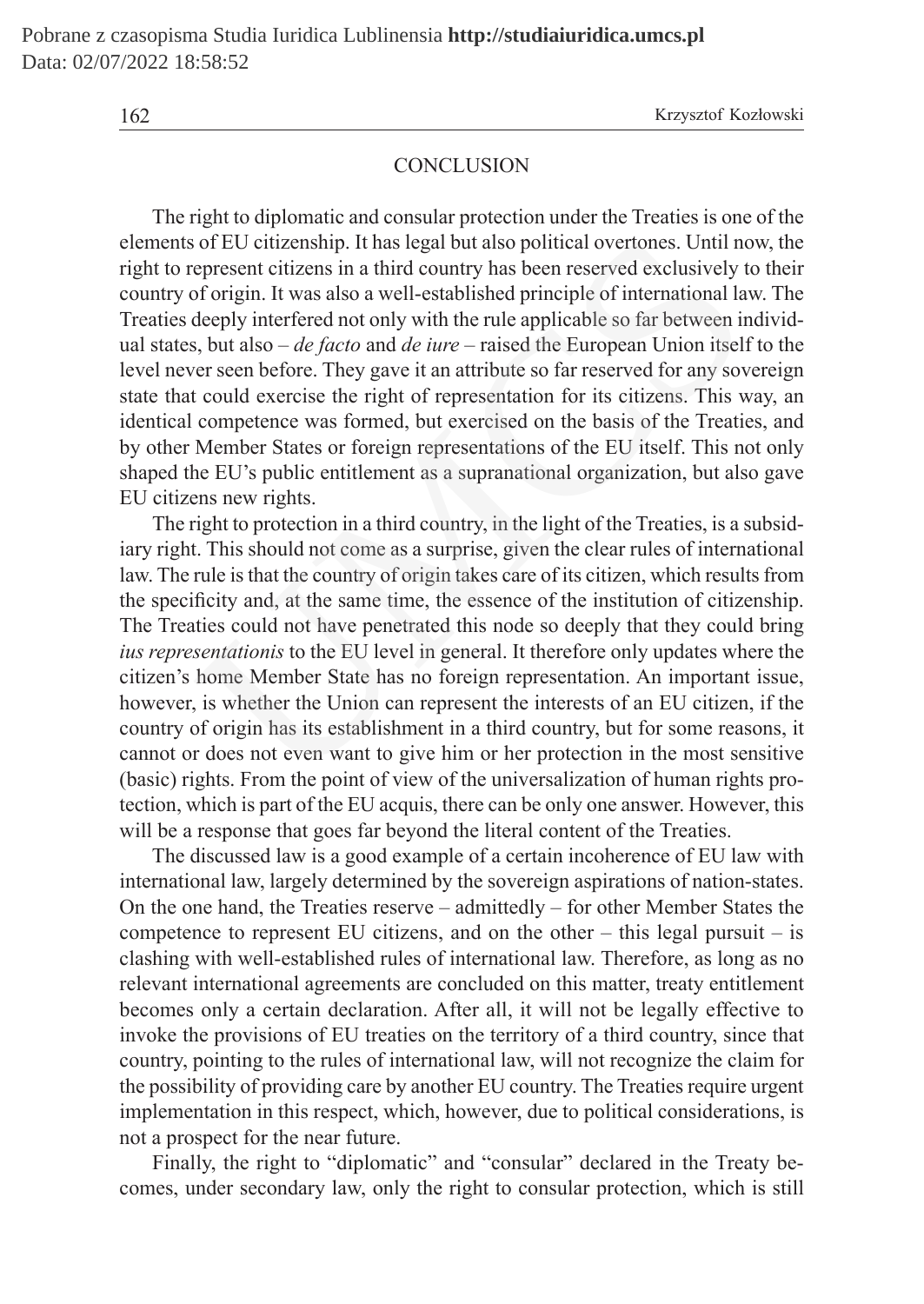very narrowly understood. The adopted coordination directive does not seem to leave any doubts in this sphere. The lengthy process of issuing it shows the scale of the challenge of the legislative charter. Above all, however, it clearly indicates the reluctance of Member States towards the integration process in terms of building EU citizenship and giving it such attributes as it is characterized by national law. This was also one of the reasons why the Treaty granting the right to care for EU citizens to foreign institutions of the Union itself, on the basis of secondary law, boils down to performing coordination and ancillary activities, and not to a real and effective right to provide protection over these entities.

Undoubtedly, all these observations do not diminish the obvious fact that globalization processes facilitate and at the same time intensify the movement of EU citizens to the territories of third countries. Following this, the number of interactions of EU citizens with the legal orders of non-EU countries will increase, and as a consequence the demand for consular and diplomatic services will increase. Only the time may answer the question of whether, even for functional or financial reasons, Member States will continue to guard the traditionally recognized attributes of citizenship or whether – by implementing the already stated treaty provisions – they will decide to effectively raise them to the EU level. In this context, EU citizenship has a chance to get its new quality or at least to the extent provided for in the Treaties. is the integral of Member States towards the integration process in terms of buship and giving it such attributes as it is characterized by nation also one of the reasons why the Treaty granting the right to care is also o

#### **REFERENCES**

#### **Literature**

- Bach-Golecka D., *Civis europeus sum: uwagi na temat europejskiej opieki konsularnej*, [in:] *Wybrane zagadnienia współczesnego prawa konsularnego (z perspektywy prawa i praktyki międzynarodowej oraz polskiej)*, eds. P. Czubik, W. Burek, Kraków 2014.
- Bazelaire de Ruppierre M. de, Frączak K., *Ochrona konsularna niereprezentowanych obywateli Unii Europejskiej w państwach trzecich (art. 23 TFUE)*, "Przegląd Legislacyjny" 2016, no. 2.
- Czubik P., *Granice opieki konsularnej w prawie wspólnotowym (wybrane problemy dotyczące interpretacji i możliwości zastosowania decyzji 95/553)*, "Kwartalnik Prawa Publicznego" 2003, no. 3–4.
- Czubik P., *Propozycja zmian w zakresie europejskiej opieki konsularnej*, "Europejski Przegląd Sądowy" 2008, no. 1.
- Gawłowicz I., *Międzynarodowe prawo dyplomatyczne wybrane zagadnienia*, Warszawa 2011.
- Harasimiuk D., *Obywatelstwo UE element tożsamości narodowej, europejskiej, czy jedynie dodatkowy status obywateli państw członkowskich*, "Ius Novum" 2017, no. 3.
- Kozłowski K., *European citizenship. Does it grant a new quality in the European Union law system? Background, functions and thoughts*, [in:] *International Scientific Conference on Law and Law Studies – Pravni Rozpravy Law Changeovers 2013 Reviewed Proceedings, Magnanimitas under auspicious Ministry of Justice of the Czech Republic*, Hradec Karlove 2013.